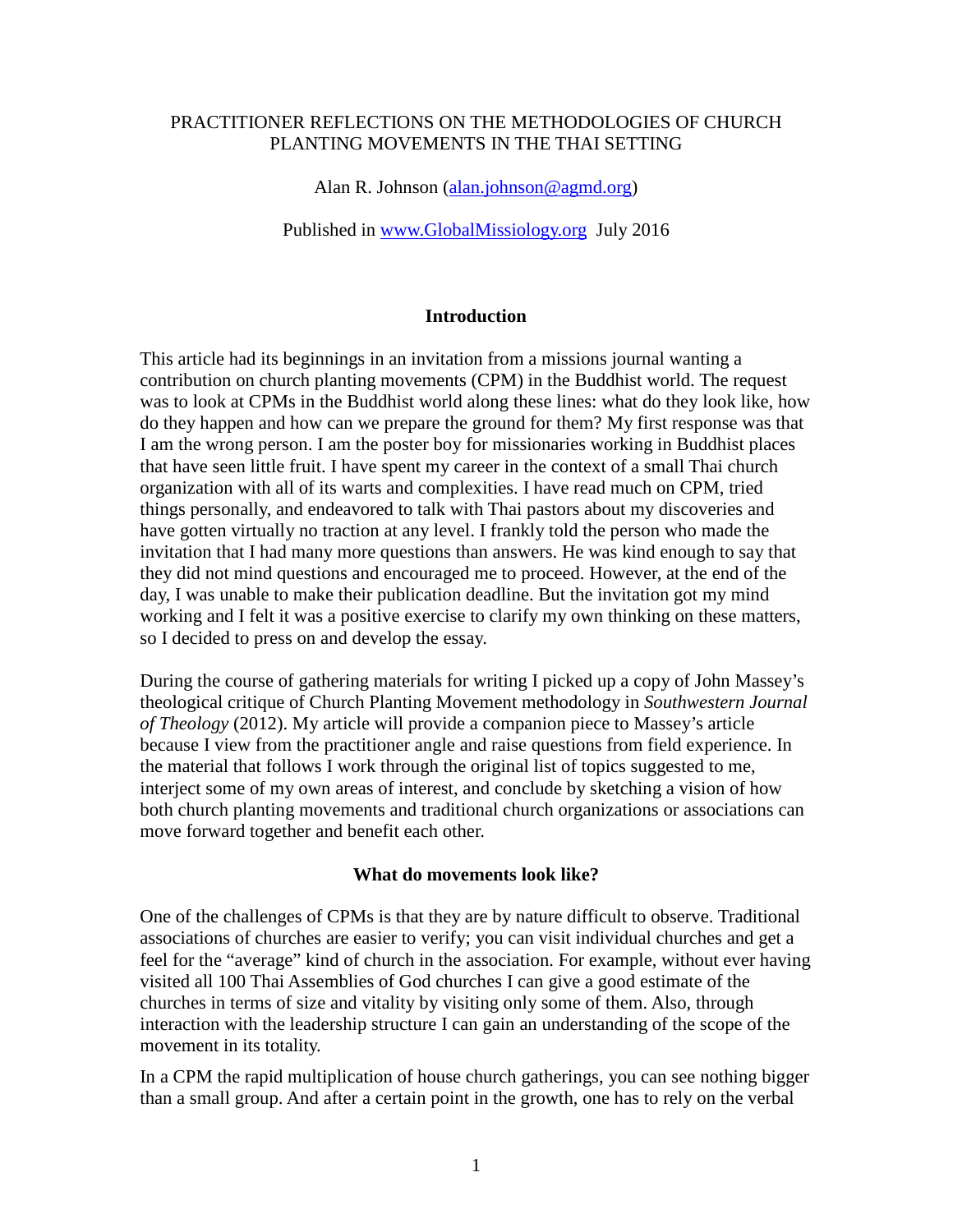reports of others to understand its breadth and depth.

I have come into contact with CPMs in two ways: the first is by reading published reports, and the second is by interviewing people who are involved in the leadership of a CPM. Here are some of my observations.

1. In the Buddhist world of Southeast Asia that I am familiar with, there are at this point not many CPMs.

2. In the ones that I have heard of or come across, some contextually sensitive methods of evangelism are usually developed and transferred to others. This seems to be an important point because in general, positive response to the gospel is slow in the bottleneck of the Buddhist world. And without response there cannot be any "movement" in the sense of rapid multiplication in classic CPM model.

3. One thing that emerged from talking with people was the function of strong central training in some movements. Strong central training functions as a unifying force like a hub with spokes and not a chart of hierarchically arranged boxes connected by linking lines.

4. While cross-cultural workers are often catalysts, another key feature is gifted local people who are able to mobilize and propagate the vision and methods.

# **How do they happen?**

At the heart of a true movement is the work of the Holy Spirit; one cannot force it or make it happen by technique alone. From discussing with people involved in CPMS and from reading literature about CPMs, I see two primary factors in the sparking and sustaining of CPM movements. On the one hand there is observable human activity rooted in values that lead to particular practices. On the other hand there is sovereign working of the Holy Spirit that creates both the environments and the human vessels God uses.

On the human observable side there is the key leader and his commitment to train and release. It is the first step to clear the way for the Spirit to use people rather than making them into static spectators. Traditional church models, while paying lip service to the priesthood of all believers, do not put into practice the mobilization and deployment of lay people into ministry. When an evangelistically vibrant church is producing new converts, a CPM should produce multiplication of house churches rather than just adding disciples to an existing church.

On the divine side, I have repeatedly witnessed how the Holy Spirit raises up someone who becomes the lightning rod for sparking a movement. Sometimes it is through a divine encounter that a person comes to faith and subsequently is used to reach his own people. And sometimes it is the Spirit burdening a Christian believer. In either case, the trail always comes back to a human vessel that the Lord uses greatly in a foundational and initiating role.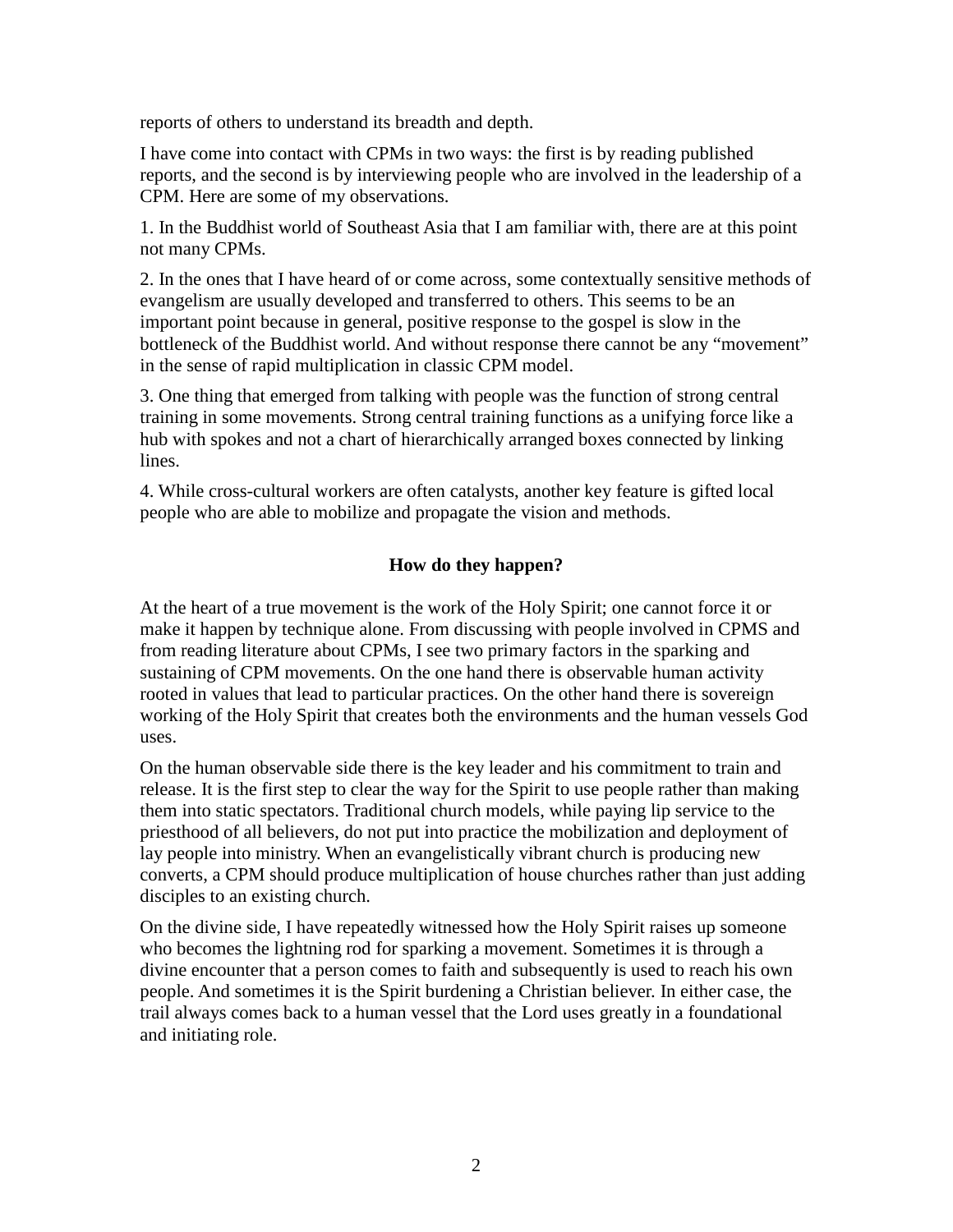#### **Why my Thai friends are not that excited about CPM**

When I first started to notice CPMs through various early publications I tried to share it with my Thai pastor friends. I also had the chance to introduce the idea of CPM to my Bible school students. I tried to compare and contrast CPM with other kinds of church planting strategies and local church structures my students had seen or heard of. In Thai Protestant circles there is familiarity with a number of different models of church structure and church growth. The dominant one is what Sinclair (2006, p. 212-213) calls the "prevalent" model that encompasses a church building, a trained pastor, and a congregation with the bulk of ministry conducted through various church programs. Advocates of other models, such as cell church, house church, and more recently the G12 can also be found. House church is usually seen as a transitional stage on the way to the prevalent model where the aspiration is to eventually own a building, have a trained pastor, and gather a congregation. Although more recently in Thailand a house church network of likeminded pastors has sprung up with the purpose of developing true house churches.

CPMs and Disciple Making Movements within the small group driven model have a lot of commonalities as well as differences. I will focus on areas that have been most challenging for my Thai ministry friends. Some might object to the rationale that Thai pastors of traditional churches connected to broader denominations or associations are not interested in CPM because they are either jealous of the results of CPM or they see it as a threat to their own pastoral role. While both of these scenarios can be found, on the whole I want to suggest that it is too simplistic. In this section I will look at the CPM through the eyes of a pastor and present some new angles in the missiology and practice of the movement.

1. A central difference that Thai pastors see immediately in the CPM is the issue of structure. Whether it is the prevalent model, cell church models, or true house church models, they are all connected in some way to a unit larger than just a single church in a home. This can be in the form of a formal structure, the equivalent of "denomination" or "association of churches" in English and *khana* in Thai. Or it can be around a charismatic leader that exists as an independent movement without denominational connections to churches in the West.

In the movement that I have been a part of for nearly three decades, multiplying small groups has proven to be extremely difficult and only the very strongest leaders are just now beginning to see some advance and continue to wrestle with problems. One of the reasons and primary challenges is training and releasing leaders. Thus the idea that rural house churches are multiplying rapidly with bi-vocational leaders who have relatively minimal training boggles their imagination. Full-time pastors with good training have trouble seeing how a house church leader can teach someone to go to neighbors and share their faith and start a new group when such a thing is so difficult for them.

2. It is hard for my Thai friends to get their minds around the large numbers of people that are coming to faith in CPM reports. The idea of rapid multiplication and movements means that there has to be a positive response to Christ. One cannot train and release converts if one has no converts. My Thai pastor friends work hard in sharing the Gospel personally and in equipping their people to evangelize. They also conduct outreach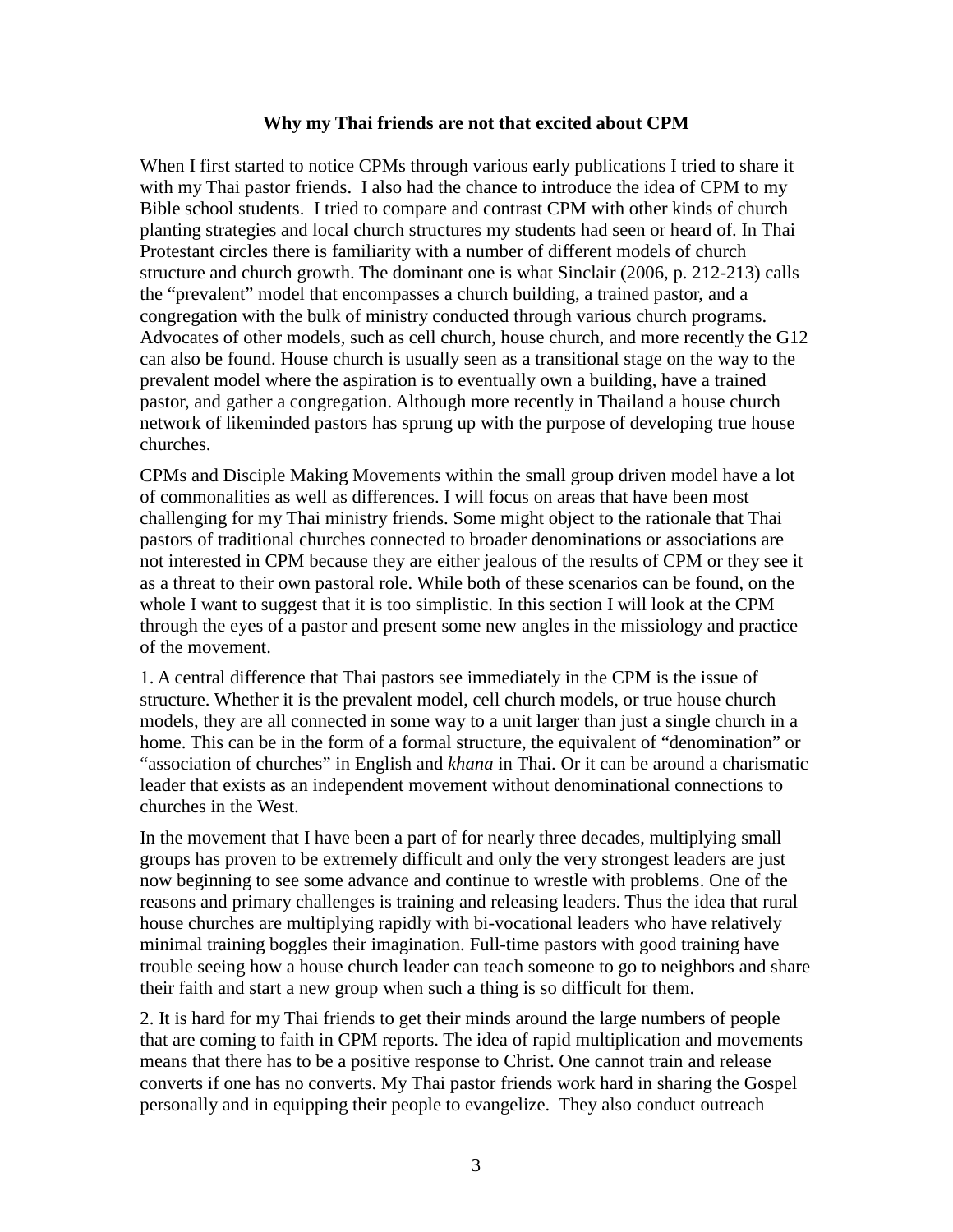events. Yet to get people to "stick" in a local congregation is very challenging. These pastors often feel that they spend a great deal of effort only to reap meager results. So when they hear of vast numbers responding to the gospel, their first reaction is to reason that people obviously are more responsive in that particular culture or area. If they hear reports of great church growth in Thailand they tend to suspect that the "conversions" or baptisms are less than robust, or that the gospel is being truncated in some way in order to appeal to people. My Thai pastor friends are very aware of and can articulate the process of how solid Christians are "made." They understand from their experience that in order to actually connect with a local fellowship, it takes time and patience, a great deal of personal contact and teaching, as well as converts who can spare the time.

3. Finally, a major objection for the Thai pastors is with the issue of long-term stability. My Thai pastor friends have a lot of trouble believing that a system of training lay people in house churches can result in building long-term cohesive groups. It is hard to convince them when they watch how prevalent models with trained leaders face the challenge of motiving Christians to be faithful and serving. The logic of these Thai pastors is something like moving from the lesser to the greater. Their question is that the associations of traditional churches have mechanisms to ensure continuity of the organizations over time, but if a series of lay-led house churches expand rapidly without any of those mechanisms, how will these groups persist?

In Thai Protestant Christianity, the dynamic edge is already in the initiative with local Christians bringing people to faith and meeting in homes. But there is in the vast majority the seeking of a covering relationship with an existing church or church network to help bring stability, connections, training, and support. It strains the Thai pastors' credulity how lay-led groups could maintain their momentum independently without some kind of central "glue" provided by a mother church or church organization is something that strains the credulity of many Thai pastors.

## **Areas needing further work and clarification**

Over the years, my interactions with Thai pastor friends, my reading of published accounts, and my effort to interview people involved in CPM and people who have been close enough to see CPM in action have caused me to accumulate a number of questions regarding CPM. In this section I examine six areas where I feel there is the need for further clarification or refinement. I hope by doing so, it will benefit leaders who are contemplating the CPM strategy and churches that are in the middle of the movement.

## 1. Moving from description to prescription

It is difficult to report on *what* is happening without conveying the idea that it *should* be happening. The first reports of CPMs were an endeavor to describe what was happening on the ground. However, it was not long before the description came to be seen as a desirable future and the methods as something that should be followed. Without anyone ever coming out and saying it, the reporting has led to the assumption that the principles of CPM are universally applicable.

This presents problems for on-the-ground workers. People who read the material and who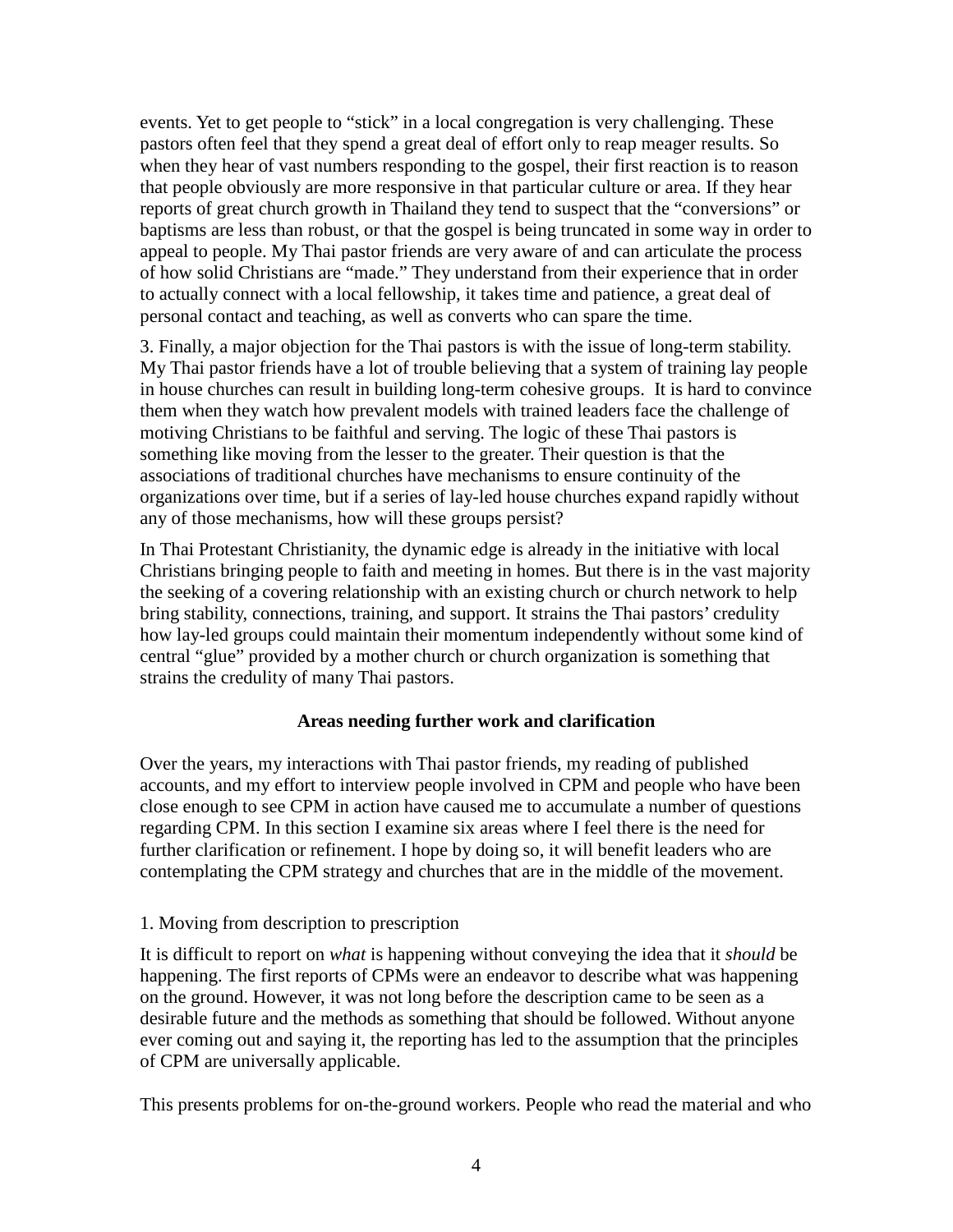receive training from it begin to apply the CPM model in their settings. When it does not work, they are at a loss as to why and wonder what to do next, for they believe that if it is done right, the methodology will produce growth. But the fact is that there are no tools for assessing the variables in each particular context, and the CPM model does not provide instructions on how to handle that.

It feels to me that due to the way CPMs have moved from being described to being prescribed, we should be very wary of moving towards the assumption of universal application across settings. First, methods that are embedded in a particular social environment may not be exportable everywhere. To extract a principle from a methodology that worked well in a specific context is to remove it from the set of conditions that made it work in the first place. For instance, in the Buddhist world, David Martin (1990) in *Tongues of Fire* shows how the post-Korean war conditions in South. Korea created a huge openness to the West and the Christian faith. To apply the Korean methodology to Thailand will be working outside of that set of conditions and to set up for failure. When I was visiting churches in the mid 1980's to raise fund to come to Thailand, it was not uncommon to have a pastor say to me that if we just followed what the Koreans did we would have the same kind of breakthrough. Many Korean missionaries can now attest to the fact that this is just not the case.

Second, the descriptions we receive on CPMs are often one-sided. We never hear about attempts on CPMs that fail, we only hear success stories. If people only report success stories and dismiss all failed accounts, it is indeed easy to get the impression that the method has universal applicability when in reality that is not true.

## 2. The issue of durability

One thing that has struck me in reading the testimonial literature about CPMs is that the stories in and of themselves do not support the significant claims that CPMs are making. The crux of the issue is the CPM claim that people are not only coming to faith (this is the content of the testimonials), but that lay Christians are also forming self-replicating groups that are rapidly multiplying. The unstated and critical implication from these stories is that those groups and the broader movements are enduring. The testimonial evidence of people coming to faith should not be the only yardstick for what actually happened in CPMs. A whole different set of measures is needed.

Looking back at my own experiences, the missionary teams I work with and the local churches we were involved in both experienced the same kind of testimonial stories of people coming to faith, of miracles, and even of multiplication of groups. The breakdown is in the structures that endure over time. In our experiences, groups started and they dissolved, some new churches opened and others closed, people joined the group, and people moved away, or even left the faith. What we can say with great confidence, from abundant empirical evidence, is that indigenous local churches and movements that have a leadership structure, an associational glue that gives them identity, and an ongoing leadership training function last over time.

3. The issue of unexplained structure.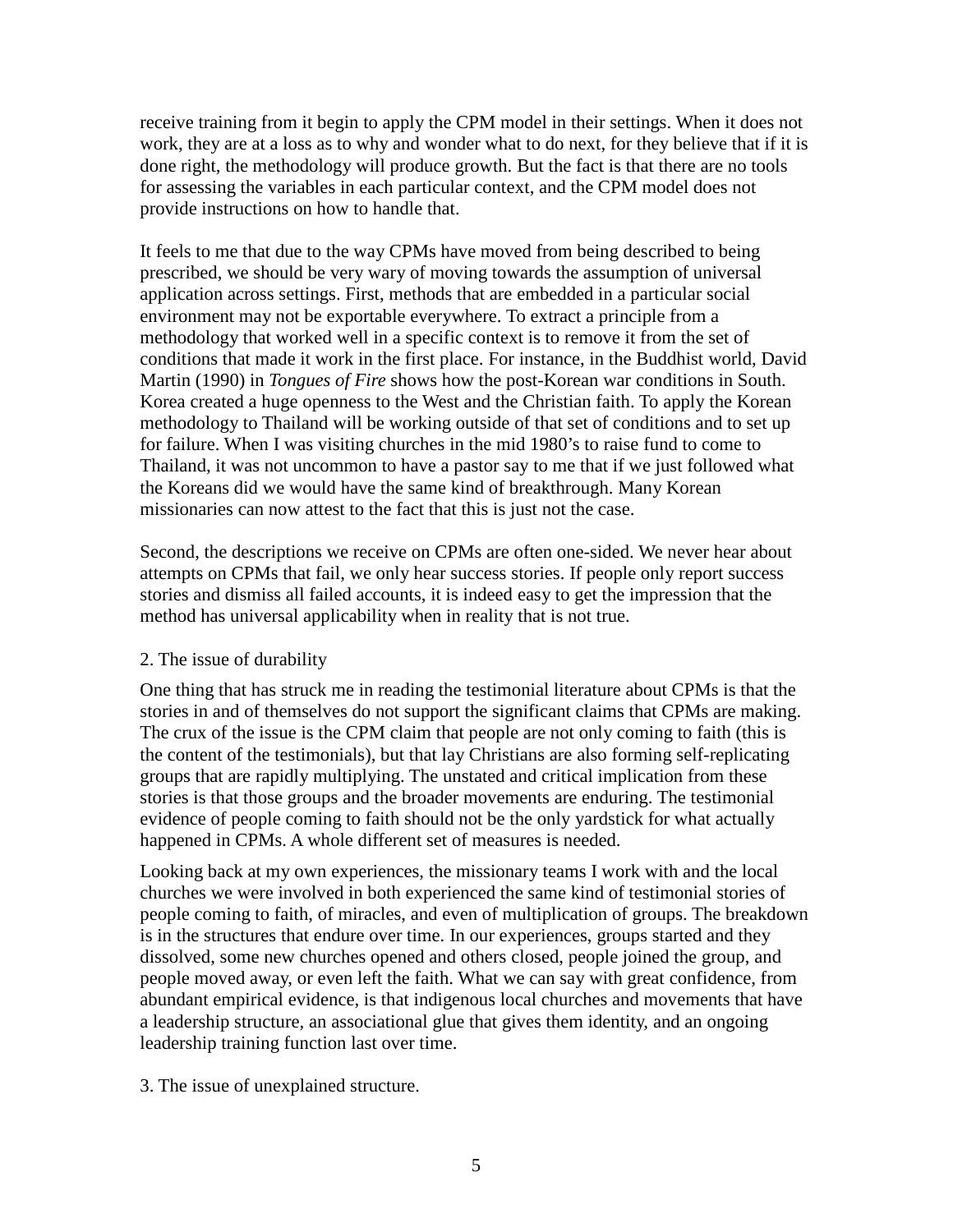This is an issue that emerged from interviewing people who are involved in or who have been close to CPMs. If one just reads the literature of CPMs, the impression one gets is a very simple structure of lay-led house churches rapidly multiplying. These house churches are inter connected by the person who trained their leader and the person they are training. But on the ground I discovered CPMs end up having a more complex structure than meets the eye. Some of these churches look remarkably like cell-based mega churches with a strong charismatic leader. The difference is that in the CPM, instead of a pastor, the central figure is the founder/chief trainer. I have also run into donors who give to CPMs in order to fund full-time trainers who are developing the house church leadership. Outside funding and a strong central leader hierarchy are common features found in traditional church planting methods and structures. However, these features are absent from the CPMs literature. It would be helpful if CPM research studies include these elements among conditions under which a movement started.

4. Issues related to counting and reporting.

My friend Len Bartlotti looks at CPM reports as calling for "rejoicing in zones of ambiguity." When we hear of large movements among the unreached we want to rejoice, yet at the same time some of the ambiguities in the reporting leave many people wanting more information before they start the shouting.

Anyone who has ever had to count something for research purposes knows how fraught with difficulty the exercise can be. There are issues of definition, the politics of counting, who is countable, what counts, who gets to count, and more. Traditional church movements and their fellowships, even if house-based, are observable and measurable over time and come with self-correcting mechanisms. CPM reports by contrast are reified snapshots of baptisms and groups in meetings. I have yet to see a report covering a retracted CPM, or reassessing group sizes based on updated statistics, or presenting data on groups being added as well groups closed. For those of us who have worked in traditional church movements, closures are as much a part of life as new beginnings. People working with cell groups in church settings often admit that they have closed as many groups as they have opened them. So it is hard to imagine that once groups are started, they remain static.

#### 5. The issue of speed — the notion of "wrinkling time"

What really distinguishes CPMs from more traditional forms of church planting or aggregating churches is the notion of speed. Denominational churches and associations have discussed various forms of small groups, cells, and house churches in an attempt to mitigate some of the bottlenecks that arise from the prevalent church models and to bring more evangelistic dynamism. However, CPM tackles these problems by bringing the notion of speed into the entire process.

From the very beginning of my first encounters with the CPM ideology in the writing of David Garrison, I have found the notion of speed most challenging. Although releasing people for ministry in multiplying lay-led house groups is central to CPM, it is not as unique as other models advocating the same thing. After living for years among a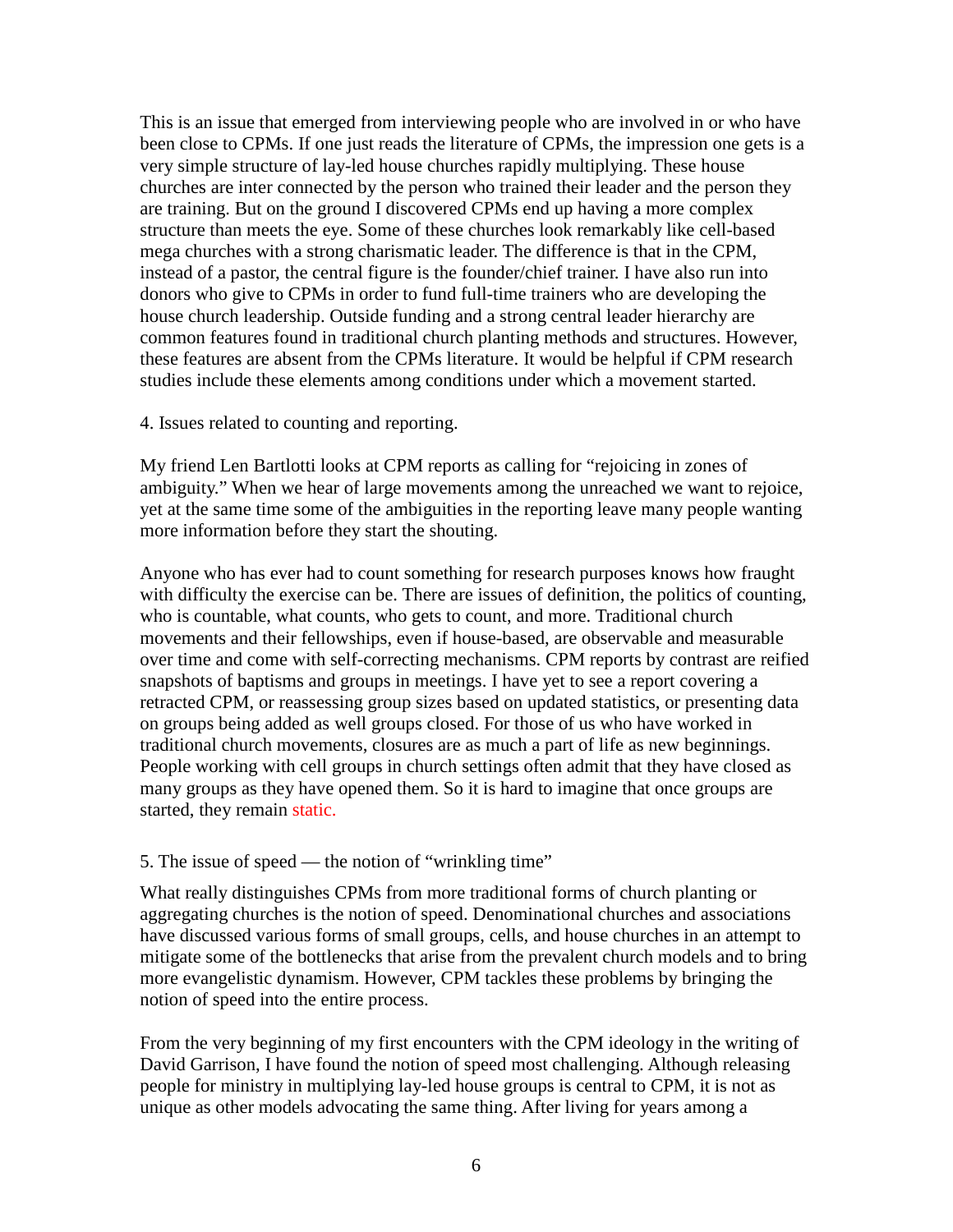Buddhist people where response to the gospel is slow, the idea of speed challenges everything because it means that one must have people respond to the gospel in order to train and participate in ministry. Thus speed in evangelism immediately raises questions about not so much the applicability of many CPM core principles, but rather the possibility of seeing similar results. The question is especially acute for those working with people groups that have traditionally seen slow response to the gospel.

The definition of "rapid multiplication" in CPM literature and thinking (Garrison 2004, p. 21) is based on the observed problem of linear sequentialism in church planting where one step follows another. The CPM solution to this problem is to speed up the process by "wrinkling together" the various steps. Massey (2006) observes:

at the implementation level the value of rapidity redefines every aspect of missiology from the nature of the missionary task, the role of the missionary, evangelistic method, discipleship, church formation, church leadership, leadership development, to missionary preparation and recruitment. (p. 107).

This notion of wrinkling time across these domains of activity is central to many of the issues that on-the-ground workers raise, especially about the applicability of CPM in various contexts. I want to zero in on one of these contexts with some personal observations concerning evangelistic method.

The danger I find, in my part of the world, as well as from other circles, is that the ideas of speed, rapidity, and velocity can affect a warping of values as it relates to sharing the gospel. The logic runs something like this: a). If speed is the key value, then the key question in a slow response place becomes, "why are people not responding to the message?" b). The answer then becomes, find the barrier and remove it. As a result, if speed is a core value, then there is great pressure to succumb to the temptation to "lower the bar" in order to get better response.

On the ground it looks something like this: if a major barrier for Buddhists to accept the gospel is the question "Do I have to change my religion?" The answer becomes a variation of "No, go ahead and stay in your religion and follow Jesus." Thus rather than looking at evangelism and conversion through theological lenses, it is viewed through the lenses of the sociological solutions.

CPM advocates and practitioners are not telling people to "speed up" explicitly. It appears to be an unintended consequence of making speed a defining characteristic. From my perspective, at the nexus of evangelistic method and response to the gospel, CPM is not a universally applicable methodology.

6. The issue of the prevalent church becoming the enemy

This problem seems to be another unintended consequence of the popularity of CPM in the mission world. If rapidly multiplying house churches are the supreme goal, then the natural comparison is the relatively clunky and slow traditional churches. From there it is not a big jump for many who fully embrace CPM to begin viewing existing traditional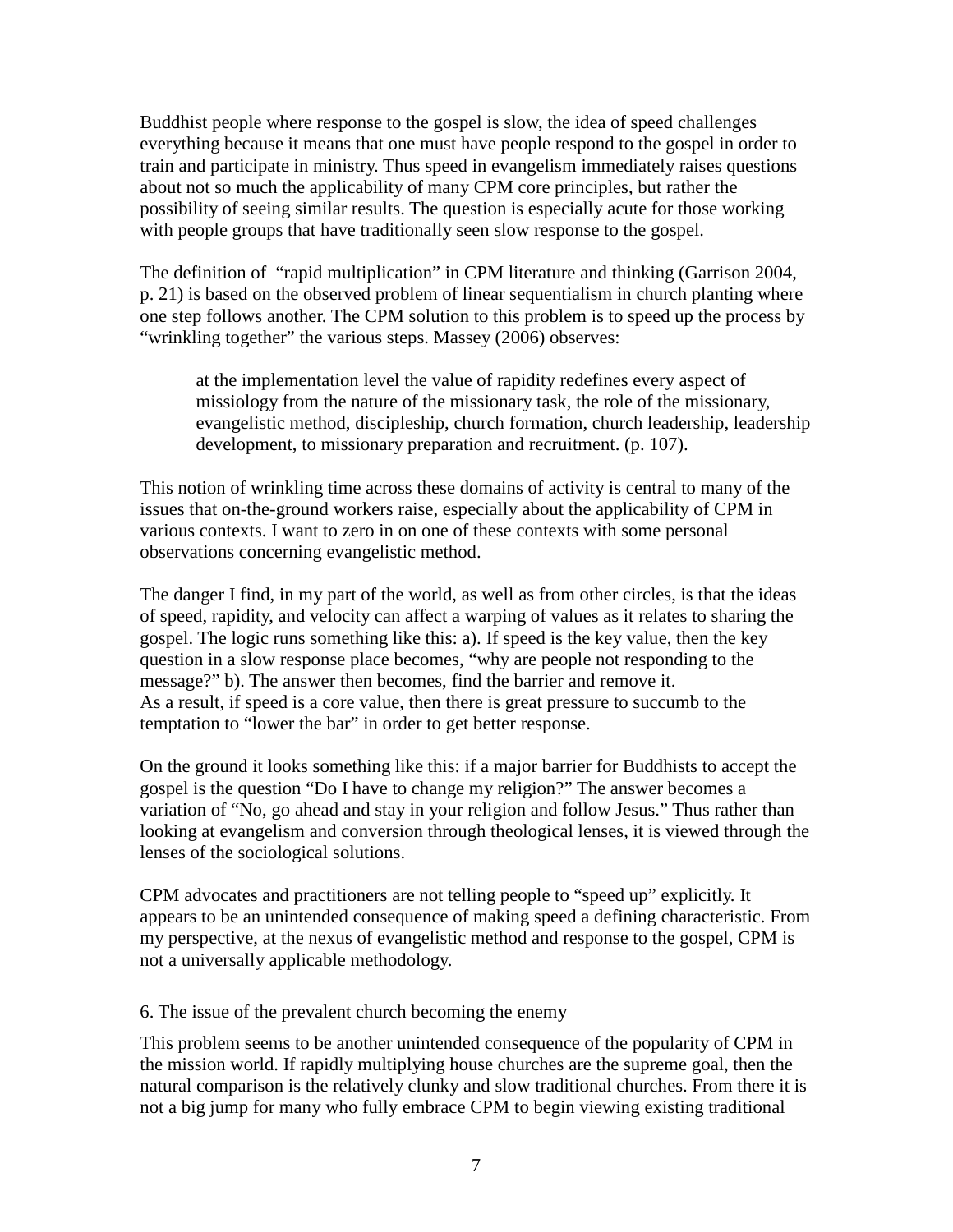church movements as problematic church planting method and the archenemy of church planting process.

In traditional church teaching, the enemies are spiritual ones, and the forces of Satan array against God's redemptive purposes. But for some who seek to follow CPM practices, the enemies are the existing traditional church and its problems of hierarchy, political wrangling, and carnality. The implied message is that God cannot use the existing church, He uses CPM.

On the ground this sometimes means that workers attempting to do CPM want to avoid the existing church in order to keep their movement "pure." On the one hand they believe that the gospel has power to break satanic strongholds and bring people to faith in Jesus Christ, and on the other hand they see no power in the gospel to keep believers from being corrupted by the "movement killers" of traditional churches. This results in suspicion and distrust on both sides. The traditional relationship between believers and the church is eschewed in favor of the theoretically flatter structures of the house churches. When asked how these groups survive, develop leadership, and endure over time, the answer is that the CPMs are messy. We are told they may go off the rails, and some may be drawn into unbiblical teaching. But those of us on the outside want to ask why the messiness of CPM is tolerated but the messiness of traditional church and associational structures is considered unacceptable?

Although it appears to be unintentional, a forced choice is created between the dynamism of CPM and the stability of denominations and church associations. I do not think that it has to be that way. In the concluding section I share a vision for the future that seeks to bring the best of both worlds together for a greater synergy in planting churches among the unreached.

## **A vision for the future**

In the original request for this article the suggested heading for the final section was to look at how we can prepare the ground for movements in the Buddhist world. I want to broaden the angle here and pursue what I think is an even more crucial questions: "How can CPMs and prevalent model church structures mutually bless one another, build an environment that legitimizes different forms of the Christian faith, and cross-pollinate one another in the areas of dynamism and stability?"

In what follows I will unpack why I think this is a crucial question, explore ideas about ways that missionaries, local Christians, and CPM trainers can pursue this agenda, and finally present suggestions for further research that will help foster mutual learning and provide the groundwork for good practice.

Why are these questions so critical? I believe that the advance of the Christian faith among Buddhist peoples will be best served by creating more conversations and dialogues, not less, between all forms/versions of the church. Traditional churches offer longterm stability, CPMs offer tremendous evangelistic and mobilization dynamism; both need to learn from one another. Another area of dialogue is the work of developing a theological basis for understanding different forms of the Christian faith so that rather than demonizing one another, Christians can cheer each other on in their efforts. Since our ultimate goal is the same, pursuing it together and giving each other encouragement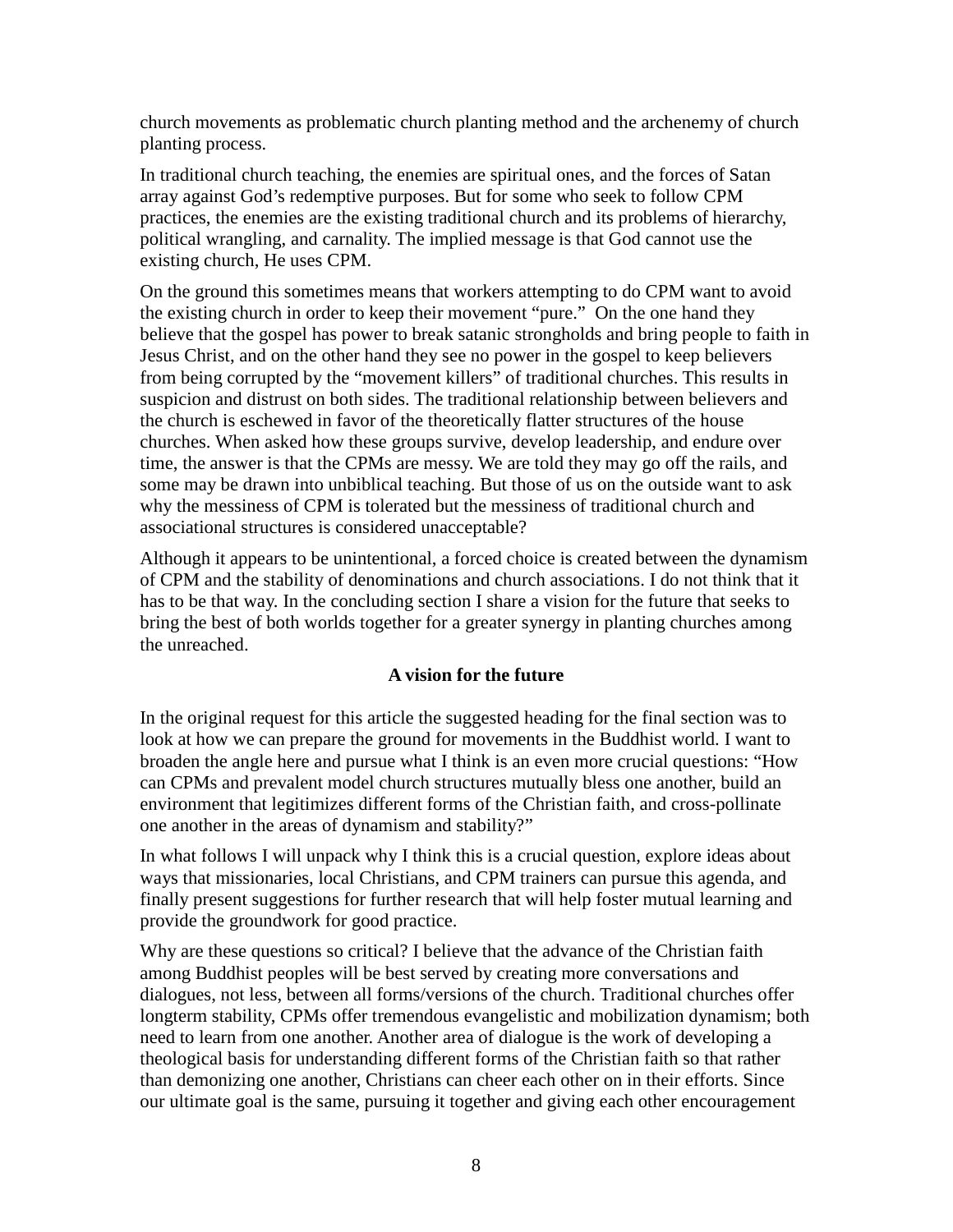and blessings will yield more fruitful results. Sharing and collaborating in the field is not only appropriately Christian; but also strategically mission.

This vision of working towards evangelistic and discipleship dynamism, long term stability, endurance, and an understanding of multiple expressions of the faith suggests a trajectory of work by cross-cultural workers, prevalent model church pastors, and CPM trainers and leaders.

Traditional churches need to learn how to implement non-traditional strategies. These include transferable and contextual methods of evangelism, how to mobilize lay people with Great Commission DNA, house meeting structures, discovery Bible study methods, the discipleship for converts, training converts for outreach, training programs such as T4T, and obedience to the commands of Christ. All of these things speak deeply to needs in existing prevalent church models.

One area that prevalent church models struggle with in the Buddhist world is sensitivity to their context. Often times they are operating on a template bequeathed to them from Western missionaries and the result is that Christianity is regarded as a foreign religion. The book of Acts illustrates very clearly that Paul used different approaches with Jews and God-fearers, Gentile peasants that worshipped idols, sophisticated pagans in Athens, a group of Christian elders from Ephesus, and a hostile Jewish mob (Keller, 2012, p. 112- 133). However, for most local Christians and pastors in Southeast Asia it is still a big jump to think of any other way of "doing church" and communicating the Gospel other than the traditional way. Those involved in CPM are often more willing to look at evangelism and discipleship methods that are contextually relevant and to develop house church meetings that do not come across as "foreign" in the way that traditional church do.

Ongoing dialogue will also help those involved in CPM work to grapple with the issues of stability and perseverance. The presence of trained pastoral leadership acts as a glue that helps hold a group of Christians together. While prevalent model churches do close, they are much harder to fold when they are part of a church organization that prepares and trains leaders. Small groups come and go, and there is little to command the loyalty of members to the group in the event that a leader has to move on. A Thai pastor friend who was conducting meetings in the townhouse where he and his family lived told me an interesting observation. He told me that although he hated to admit it, in his experience he could not build strong Christians if he called what he was doing a "house church." But if it were a traditional church, something one commits to, even if it was meeting in a house, people would come and stick. In the culture he is working, it is not the structure so much as the idea of there will be a structure one day that makes the permanence. Thus the terminology "house church" (*kristajak taam baan*) somehow implies a transience which being a "church" (*bot*) does not. (Thai Christians often use the term *bot* which is the structure in a Thai temple complex where the monks perform their chanting. The term is appropriated by Christians to talk about the physical building of a church congregation and not the theological notion of *ekklesia* where they then use the term *kristajak*).

Prevalent church models and associations have mechanisms for helping to train children in the faith. They reach out to youth, and are able to mobilize in collective action to care for the poor and do mission work. As an outsider to CPM I have often wondered how a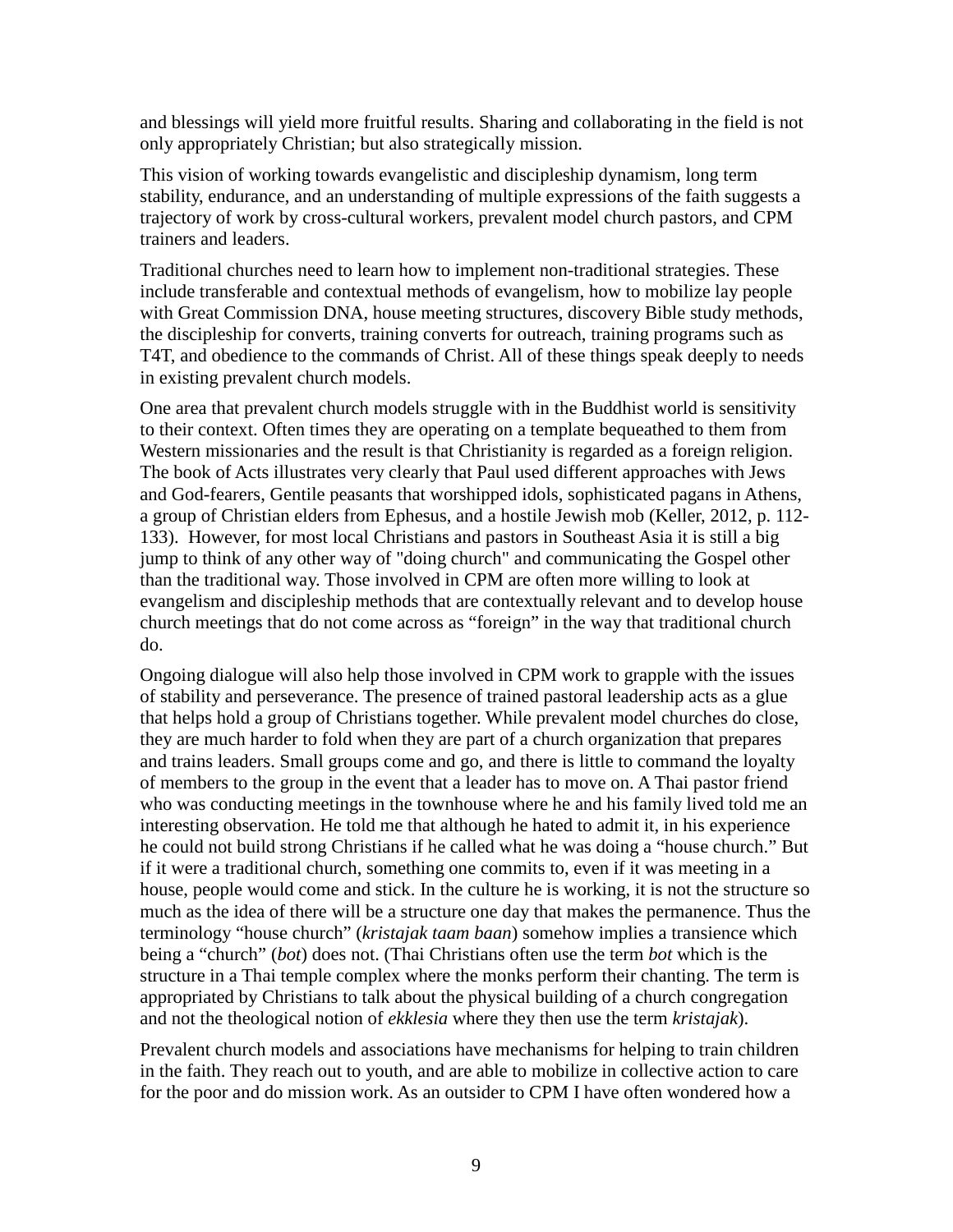group of believers meeting in a house and connected only to their trainer would handle some of these practical issues that are too complicated even for traditional church models to handle in trying to build Christian families. The logic from my Thai pastor friends seems to be arguing from the greater to the lesser: if we who have resources, congregations, church buildings, and programs are having a hard time getting people to stick, building solid Christians across generations, and helping Christian families developed, how are small groups with less resources at all of these levels going to deal with these issues?

Thinking about how church planting movements would handle practical issues such as the ones mentioned above leads naturally to my final point. We need to know a lot more about how CPM works and where it heads if we are going to be able to help people in prevalent church models and church associations benefit from their strengths. This is certainly not a comprehensive list, but here are three things I feel would help church planting workers in the Buddhist world be more open to exploring CPM as a stand-alone option or to integrate core principles into their current work.

1. There is a need for longitudinal study and not just promotional reporting or methodological expositions. For movements that have experienced great growth, it would be helpful to find out if they continue their original structures. If they hold together, look at what percentage ends up assimilating into other existing church associations, see if evangelistic dynamism slows at a certain point, examine if there is a move towards more traditional church structures, and evaluate the level of susceptibility to false teaching and so on.

2. There needs to be more research on the conditions under which CPMs have flourished and failed. The books only talk about successes, but what about places where it did not work, and why? So if CPMs appear to be at times limited to very specific conditions, mapping out those conditions can raise the awareness of workers on when not to use the CPM method.

3. It would be helpful to have more transparency in reporting the numerical size of CPMs. Those of us involved in prevalent church models and denominations are aware of the massive amount of work and commitment it takes to figure out how many churches and attendees/members it has. If informant reporting is the only data source in CPM, who else checks the reliability of the source? Social science interviewing techniques always warns that one should not take at face value what informants tell. Sources are "interested" and have agendas, particularly if they are paid by an organization to produce results.

#### **Conclusion**

I am sure that there are published pieces somewhere from CPM practitioners that would provide answers to some of the questions raised in this article. I am a practitioner and am asking practical questions. I hope that those are also questions many missionary workers are asking as they interact with CPMs. I ask not in a spirit of skepticism but out of genuine interest in understanding and furthering all of our abilities to proclaim Christ to the lost.